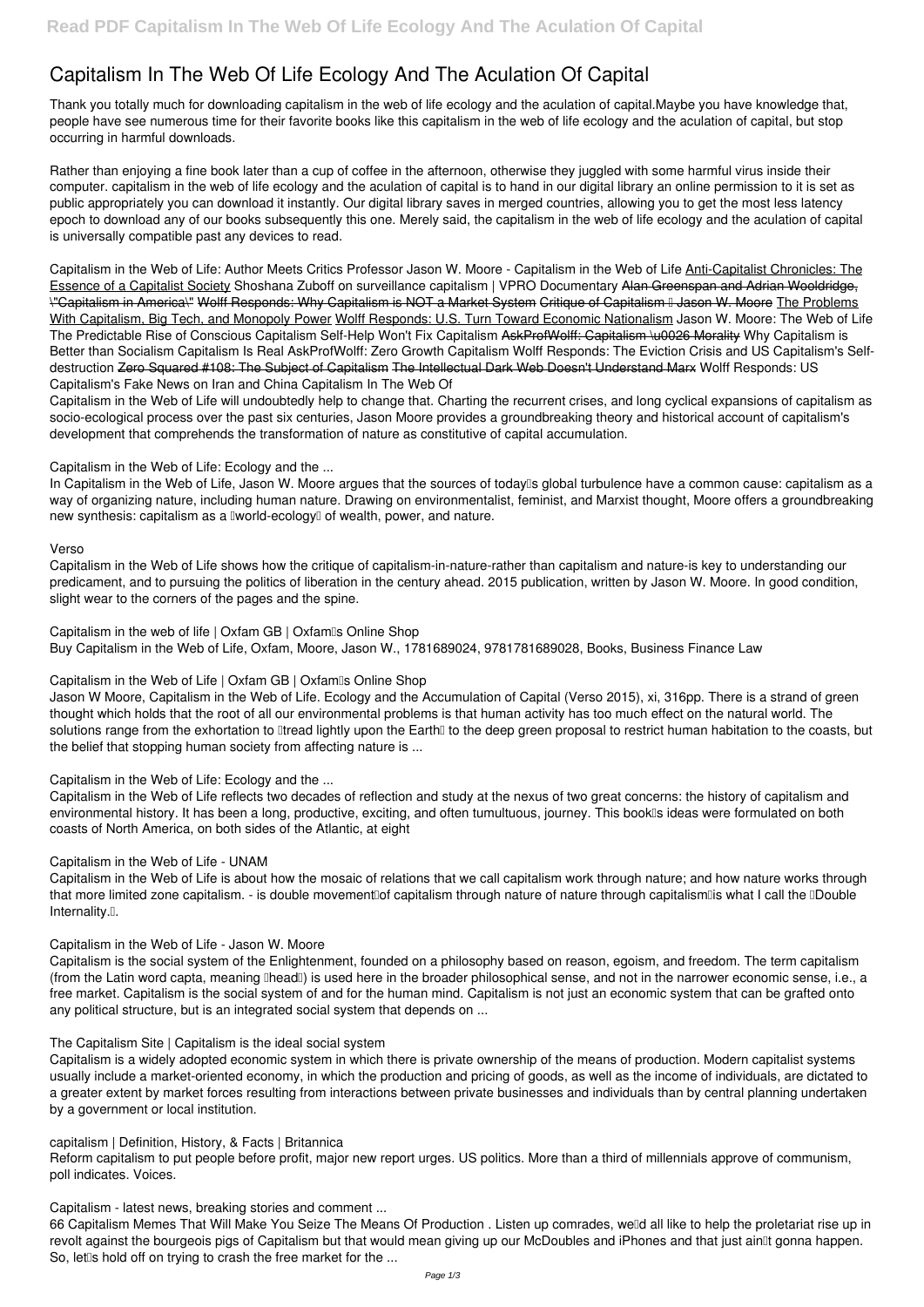#### *66 Capitalism Memes That Will Make You ... - Runt Of The Web*

Read "Capitalism in the Web of Life Ecology and the Accumulation of Capital" by Jason Moore available from Rakuten Kobo. The relationship between capital and ecology in the longue durée Finance. Climate. Food. Work. How are the crises of the...

*Capitalism in the Web of Life eBook by Jason Moore ...*

In Capitalism in the Web of Life, Jason W. Moore argues that the sources of today<sup>®</sup>s global turbulence have a common cause: capitalism as a way of organizing nature, including human nature. Drawing on environmentalist, feminist, and Marxist thought, Moore offers a groundbreaking new synthesis: capitalism as a Iworld-ecology<sup>[]</sup> of wealth, power, and nature.

Capitalism in the Web of Life is about how the mosaic of relations that we call capitalism work through nature; and how nature works through that more limited zone, capitalism. This double movement of capitalism through nature, of nature through capitalism is what I call the Double Internality.<sup>[]</sup>.

Capitalism in the Web of Life shows how the critique of capitalism-in-nature rather than capitalism and nature lis key to understanding our predicament, and to pursuing the politics of liberation in the century ahead.

#### *Capitalism in the Web of Life on Apple Books*

Capitalism in the Web of Life shows how the critique of capitalism-in-nature rather than capitalism and nature lis key to understanding our predicament, and to pursuing the politics of liberation in the century ahead.

*Capitalism In The Web Of Life : Ecology And The ...*

#### *Capitalism in the Web of Life by Moore, Jason W. (ebook)*

*Capitalism in the Web of Life by Jason W. Moore ...*

Capitalism in the Web of Life is a menace! It is a menace to all those who think that there is only one Marxist understanding of the capitalnature relation. It is a menace to all those academic writers who think there is no place for colorful prose.

Integrating both social and historical factors, this radical analysis of the development of capitalism reveals the ever-deepening relationship between capital and ecology Finance. Climate. Food. Work. How are the crises of the twenty-first century connected? In Capitalism in the Web of Life, Jason W. Moore argues that the sources of today<sup>ol</sup>s global turbulence have a common cause: capitalism as a way of organizing nature, including human nature. Drawing on environmentalist, feminist, and Marxist thought, Moore offers a groundbreaking new synthesis: capitalism as a Iworld-ecology of wealth, power, and nature. Capitalism is greatest strength and the source of its problems is its capacity to create Cheap Natures: labor, food, energy, and raw materials. That capacity is now in question. Rethinking capitalism through the pulsing and renewing dialectic of humanity-in-nature, Moore takes readers on a journey from the rise of capitalism to the modern mosaic of crisis. Capitalism in the Web of Life shows how the critique of capitalism-in-nature rather than capitalism and nature lis key to understanding our predicament, and to pursuing the politics of liberation in the century ahead.

The relationship between capital and ecology in the longue durée Finance. Climate. Food. Work. How are the crises of the twenty-first century connected? In Capitalism in the Web of Life, Jason W. Moore argues that the sources of today<sup>ned</sup> and turbulence have a common cause: capitalism as a way of organizing nature, including human nature. Drawing on environmentalist, feminist, and Marxist thought, Moore offers a groundbreaking new synthesis: capitalism as a **Iworld-ecologyI** of wealth, power, and nature. CapitalismIs greatest strengthIand the source of its problems lis its capacity to create Cheap Natures: labor, food, energy, and raw materials. That capacity is now in question. Rethinking capitalism through the pulsing and renewing dialectic of humanity-in-nature, Moore takes readers on a journey from the rise of capitalism to the modern mosaic of crisis. Capitalism in the Web of Life shows how the critique of capitalism-in-naturellather than capitalism and naturellis key to understanding our predicament, and to pursuing the politics of liberation in the century ahead.

Finance. Climate. Food. Work. How are the crises of the twenty-first century connected? In Capitalism in the Web of Life, Jason W. Moore argues that the sources of today<sup>n</sup>s global turbulence have a common cause: capitalism as a way of organizing nature, including human nature. Drawing on environmentalist, feminist, and Marxist thought, Moore offers a groundbreaking new synthesis: capitalism as a Iworldecology<sup>[]</sup> of wealth, power, and nature. Capitalism<sup>[]</sup> greatest strength[]and the source of its problems[] is its capacity to create Cheap Natures: labor, food, energy, and raw materials. That capacity is now in question. Rethinking capitalism through the pulsing and renewing dialectic of humanity-in-nature, Moore takes readers on a journey from the rise of capitalism to the modern mosaic of crisis. Capitalism in the Web of Life shows how the critique of capitalism-in-naturellrather than capitalism and naturellis key to understanding our predicament, and to pursuing the politics of liberation in the century ahead.

Integrating both social and historical factors, this radical analysis of the development of capitalism reveals the ever-deepening relationship between capital and ecology Finance. Climate. Food. Work. How are the crises of the twenty-first century connected? In Capitalism in the Web of Life, Jason W. Moore argues that the sources of today<sup>ol</sup>s global turbulence have a common cause: capitalism as a way of organizing nature, including human nature. Drawing on environmentalist, feminist, and Marxist thought, Moore offers a groundbreaking new synthesis: capitalism as a Iworld-ecologyI of wealth, power, and nature. CapitalismIs greatest strengthIand the source of its problemsIIs its capacity to create Cheap Natures: labor, food, energy, and raw materials. That capacity is now in question. Rethinking capitalism through the pulsing and renewing dialectic of humanity-in-nature, Moore takes readers on a journey from the rise of capitalism to the modern mosaic of crisis. Capitalism in the Web of Life shows how the critique of capitalism-in-nature rather than capitalism and nature lis key to understanding our predicament, and to pursuing the politics of liberation in the century ahead.

Introduction -- Cheap nature -- Cheap money -- Cheap work -- Cheap care -- Cheap food -- Cheap energy -- Cheap lives -- Conclusion

Shows that, with wise and informed policymaking, the American entrepreneurial engine can rally and the true potential of the economy can be unlocked.

The challenges to humanity posed by the digital future, the first detailed examination of the unprecedented form of power called "surveillance capitalism," and the quest by powerful corporations to predict and control our behavior. In this masterwork of original thinking and research,